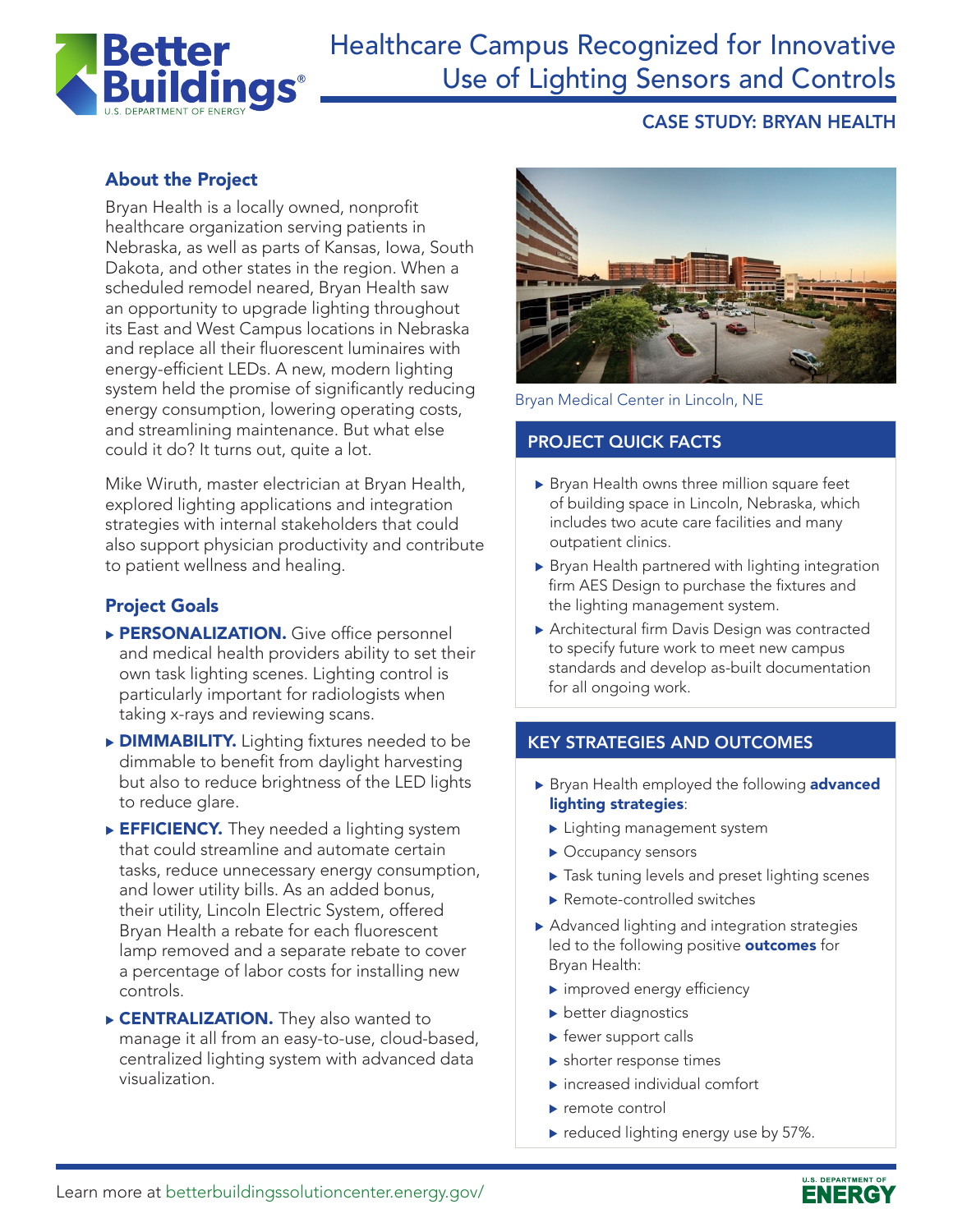## Lighting and Integration Strategies

After reviewing lighting management options, Wiruth and his team selected **Osram's Encelium**, a lighting management system with advanced lighting controls, an intuitive dashboard, and intelligent data visualization. They strategically placed energy control units throughout the buildings, allowing Wiruth and his team to control all the lights remotely and get a bird's-eye view of performance, use, and occupancy across both campus locations in real time.



A view of the control dashboard for the second floor of the East Campus.

- In administrative office spaces, **occupancy sensors** were installed in each cubicle to automatically shut off the lights when the cubicle is unoccupied. Wiruth said this has been their highest energy saver.
- In x-ray rooms, task tuning levels and preset lighting scenes were configured so radiologists could automatically set the most adequate light levels for viewing x-rays. Previously, nurses would manually dim the lights. Now, a Sensory Interface Module linked to a foot pedal automatically triggers a physician's saved lighting preferences

and custom scenes when the system is in X-Ray mode. When a physician removes their foot from the pedal, X-Ray mode is turned off and the system reverts to the original scene.

 $\blacktriangleright$  In the nurse's station, a simple remote-control switch connected to the Encelium system was installed to allow nurses to open the ambulance bay door without leaving their station.

"Little things add up and having a simple switch in the right location can be a timesaver and help streamline operations," said Wiruth.

- $\blacktriangleright$  In large conference rooms, multiple lighting scenes are pre-programmed into an Encelium controller that is located "behind the scenes" in a storage room. When the room is booked, the scheduler identifies the appropriate lighting scene depending on whether the entire room is being used or if it's being split into smaller conference rooms. This streamlines operations while saving energy.
- $\blacktriangleright$  In the Emergency Department, staff can now control the light in the heliport from six floors below using a networked switch. Previously, they turned the lights on using a three-way conduit that went from the second floor to the eighth floor heliport. During a remodel, they would have been required to move the long conduit and opted to install the remote solution instead.

"We thought of all sorts of innovative ways to use an advanced lighting system and were surprised at how well it delivered," said Wiruth.

#### **Outcomes**

Investing in their lighting system resulted in significant energy and non-energy benefits. For example:

**ENERGY EFFICIENCY.** The upgrades to LED along with the thoughtful programming across the campus has yielded a 57 percent reduction in lighting energy use.